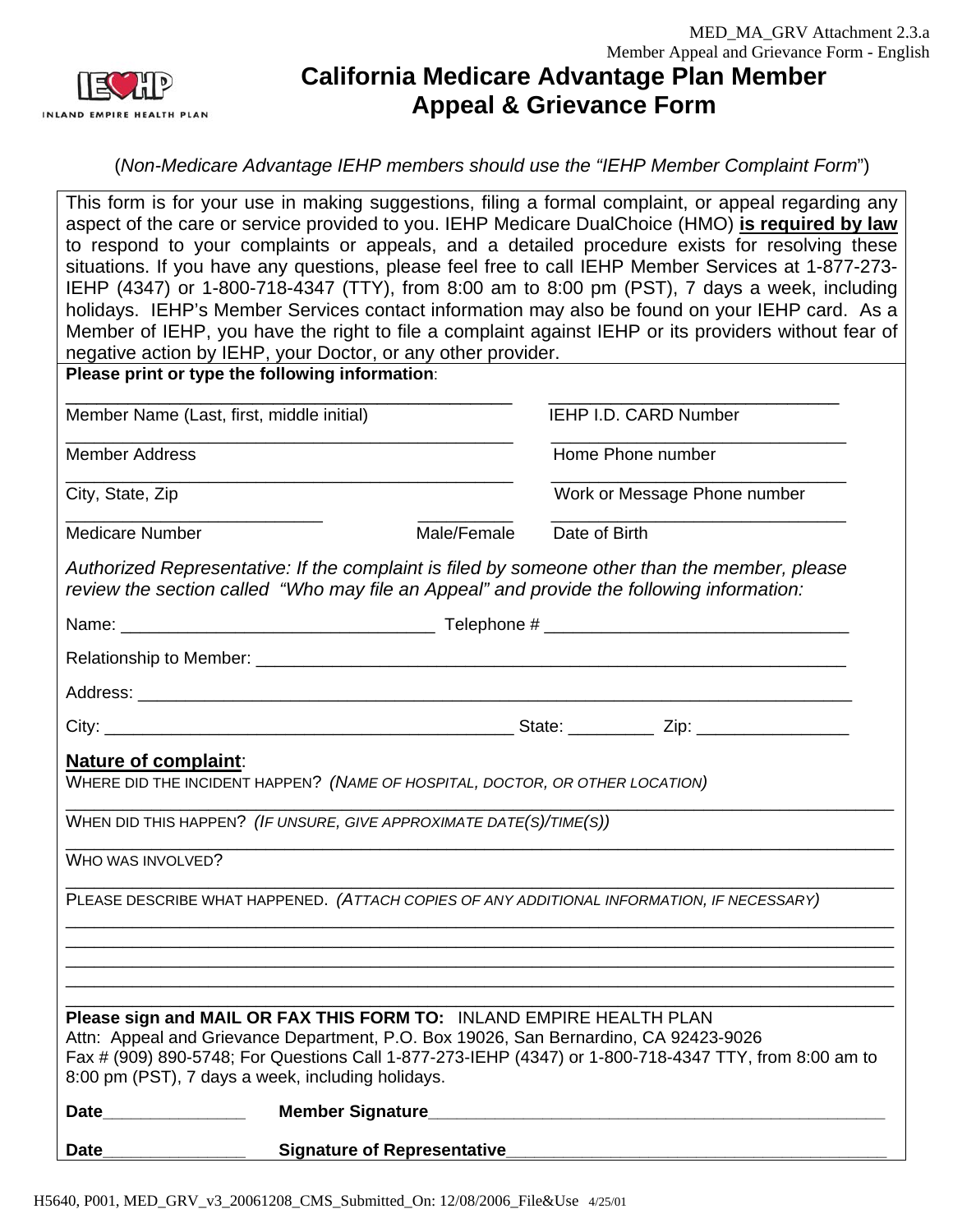MED\_MA\_GRV Attachment 2.3.a Member Appeal and Grievance Form - English **Information for all Medicare Advantage Members (OMB Approval No. 0938-NEW Form No. HCFA-10003-NDMC (June 2001):** 

# **You may have the right to appeal.**

To exercise your appeal rights, file your appeal in writing within 60 calendar days after the date of your original denial notice. Your plan can give you more time if you have a good reason for missing the deadline.

# **Who May File An Appeal?**

You or someone you name to act for you (your **authorized representative**) may file an appeal. You can name a relative, friend, advocate, attorney, doctor, or someone else to act for you. Others, not previously mentioned may already be authorized under State law to act for you.

You can call us at: 1-877-273-IEHP (4347) to learn how to name your authorized representative. If you have a hearing or speech impairment, please call us at TTY/ TDD 1-800-718-4347, from 8:00 am to 8:00 pm (PST), 7 days a week, including holidays.

If you want someone to act for you, you and your authorized representative should sign, date, and send us page 1 of this form, which will serve as a statement naming that person to act for you.

# **IMPORTANT INFORMATION ABOUT YOUR APPEAL RIGHTS**

*For more information about your appeal rights, call your plan or see your Evidence of Coverage*.

#### **There Are Two Kinds of Appeals You Can File: Standard (30 days)** - You can ask for a standard appeal. Your plan must give you a decision no later than 30 days after it gets your appeal. (Your plan may extend this time by up to 14 days if you request an extension, or if it needs additional information and the extension benefits you.) **Fast (72-hour review)** - You can ask for a fast appeal if you or your doctor believe that your health could be seriously harmed by waiting too long for a decision. Your plan must decide on a fast appeal no later than 72 hours after it gets your appeal. (Your plan may extend this time by up to 14 days if you request an extension, or if your plan needs additional information and the extension benefits you.) • If any doctor asks for a fast appeal for you, or supports you in asking for one, and the doctor indicates that waiting for 30 days could seriously harm your health**,** your plan will automatically give you a fast appeal. • If you ask for a fast appeal without support from a doctor, your plan will decide if your health requires a fast appeal. If your plan does not give you a fast appeal, your plan will decide your appeal within 30 days. **What Do I Include With My Appeal?**  You should include: your name, address, Member ID number, reasons for appealing, and any evidence you wish to attach. You may send in supporting medical records, doctors' letters, or other information that explains why your plan should provide the service. Call your doctor if you need this information to help you with your appeal. You may send in this information or present this information in person if you wish.